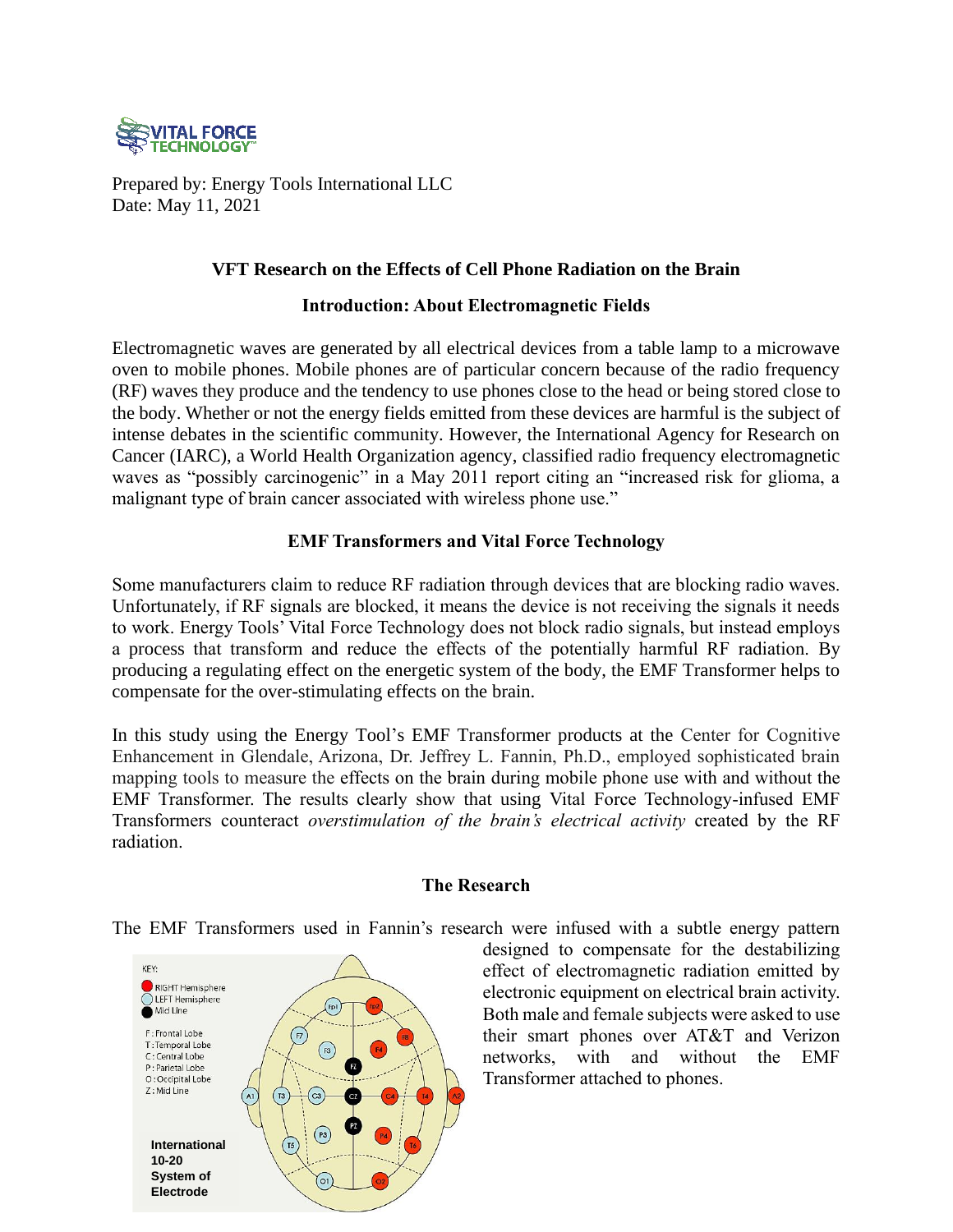Several experimental approaches were employed, including qualitative electroencephalograph (QEEG) brain-mapping, which involves gathering electrical signals from the brain, and Joint Time Frequency Analysis (JTFA), a method of measuring a signal (such as brain waves) over time.

#### *QEEG brain-mapping experiments using cell phones with and without subtle energy-infused EMF Transformers.*

The QEEG activity observed by Dr. Fannin was modeled with AVATAR 3D software to give a three-dimensional view of brain activity during cell phone use. **RED** represents energy exposure three standard deviations (SD) above normal; **YELLOW** shows two standard deviations above normal. **GREEN** shows the brain in a normal state, while **BLUE** indicates three standard deviations below normal.

The following pictures represent average readings of the 5 male and 5 female subjects. As shown in Fig. 1, the frontal lobes of the male subject are impacted (see **RED**, 3 SD above normal) at



Location F7 with the cell phone held to the left ear, without use of the EMF Transformer. Elevation of neuronal activity in this region of the brain has been shown to cause problems with working memory, verbal expression, speech fluency and cognitive mood regulation. It is also associated with a lack of flexibility of logical attention. However, use of a cell phone with the attached EMF Transformer (Fig. 2) shows normal activity not only at Location F7 (**GREEN** color), but also throughout the entire brain.

Fig. 3 represents the brain-mapping of frontal lobes at Location F8 in the female subject without a subtle energy-infused EMF Transformer.

Neuronal activity is more than 3 SD above normal (**RED**). Overstimulation of Location F8 has been linked to problems sustained attention, processing facial emotional expressions, working memory – spatial and visual, and gestalt (configuring objects and experience). The elevation of right frontal lobe (Fp2) activity, while using the cell phone without the infused transformer, also suggests that an individual may have less efficiency in emotional attention and verbal expression.

*There is a significant reduction in the amount of energy present with the infused transformer, when compared to the conditions without the transformer.*